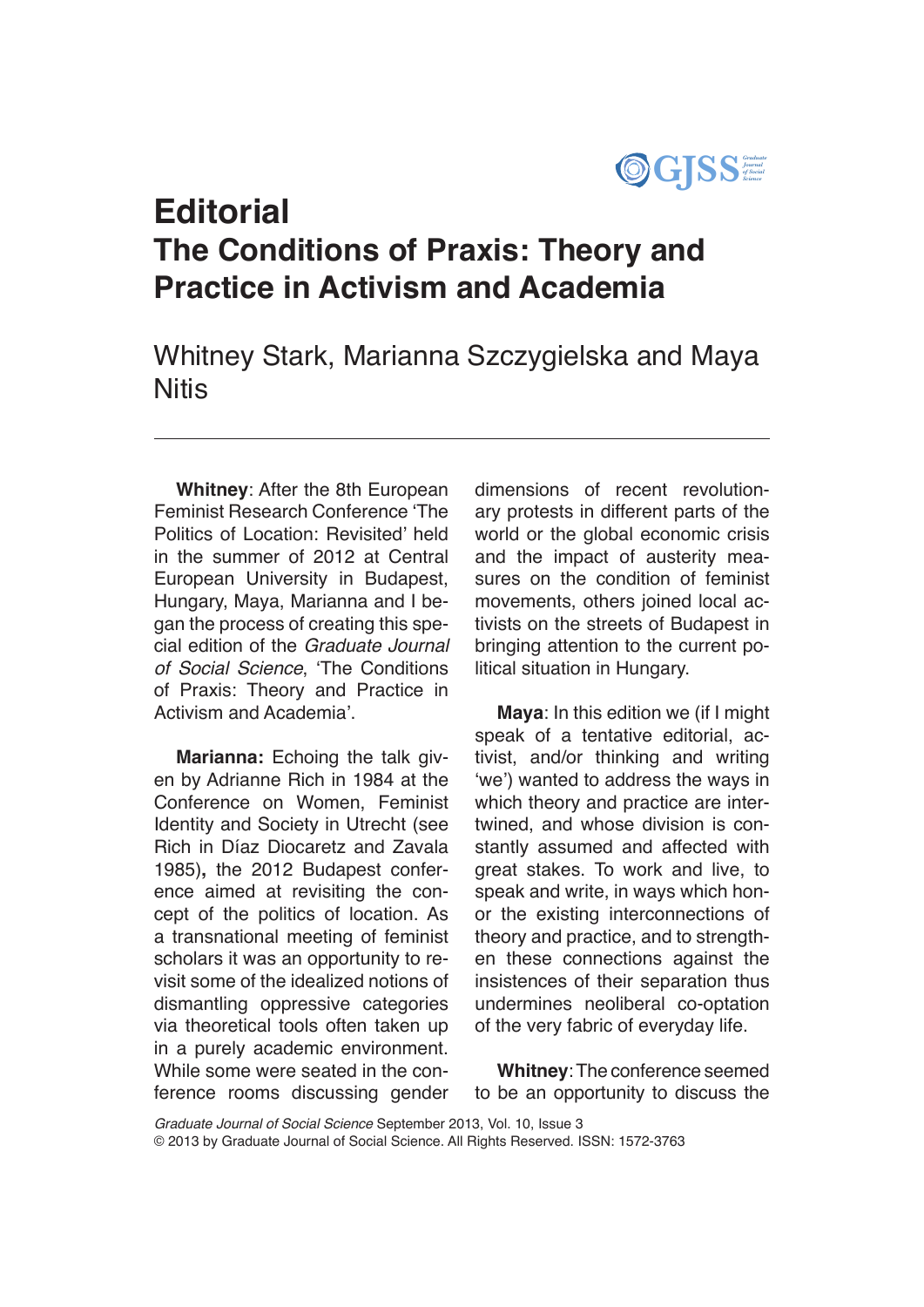locatings of academic work in, with and from activist and feminist practices and positionings. While the conference connected a network of feminist-oriented academic professionals, it seemed to have some structural models (the cost of the conference, the represented groups participating) which heavily prioritized particularized academic standards and practices with strong ties to hierarchies which so many feminists in attendance, and surely organizing, actively work to destabilize. With this recognition, we felt it was important to try and address the sites of praxis between the often oppressively divided ideas of academia/theory and activism, to trouble the often co-optive, neoliberal practices by privileged groups (i.e. academia) which structurally de-politicize and domesticate the tools, groups, ideas and politics which feminist academics/activists so much wish to nourish, embrace and ally with.

**Marianna:** Oftentimes scholarly interest in emerging social movements and political activism is done in pursuit of grounding theories of power relations and identity formation in the models and methodologies developed in social and political practice. This canonization later becomes a substrate for scientific knowledge production. On the other hand, various groups, collectives and movements also utilize radical theoretical ideas in everyday activism, giving new meanings to what we might term anti-oppression academic research. It is important to locate this dynamic relationship within the context of shifting epistemological, ontological and ethical boundaries that delineate hierarchies inscribed into the capitalist mode of knowledge production.

**Maya**: It seems to me that the apparent, oft bemoaned split of theory and practice, activism and academia, is crucial for maintaining neoliberalism as a political ideology. In this context, my experience at the 8th European Feminist Research Conference was multifaceted. On the one hand, I was excited about the organizers' concern with inclusivity, reflected in solidarity grants and the sheer size of the conference in Budapest. On the other hand, the quality of the exchanges was endangered by allotting speakers less time than expected, which often gave even seasoned scholars too little time (15 minutes) to turn a thought, so to speak. So, I would agree that not only were some typical academic hierarchies reproduced, but the very structure of the event suggested a neoliberal smorgasbord, where all thought could be tasted without swallowing; contacts exchanged, yet little else shared … Even if, hopefully, there were exceptions to this rush that has pursued every discipline including feminism, in its academic dash.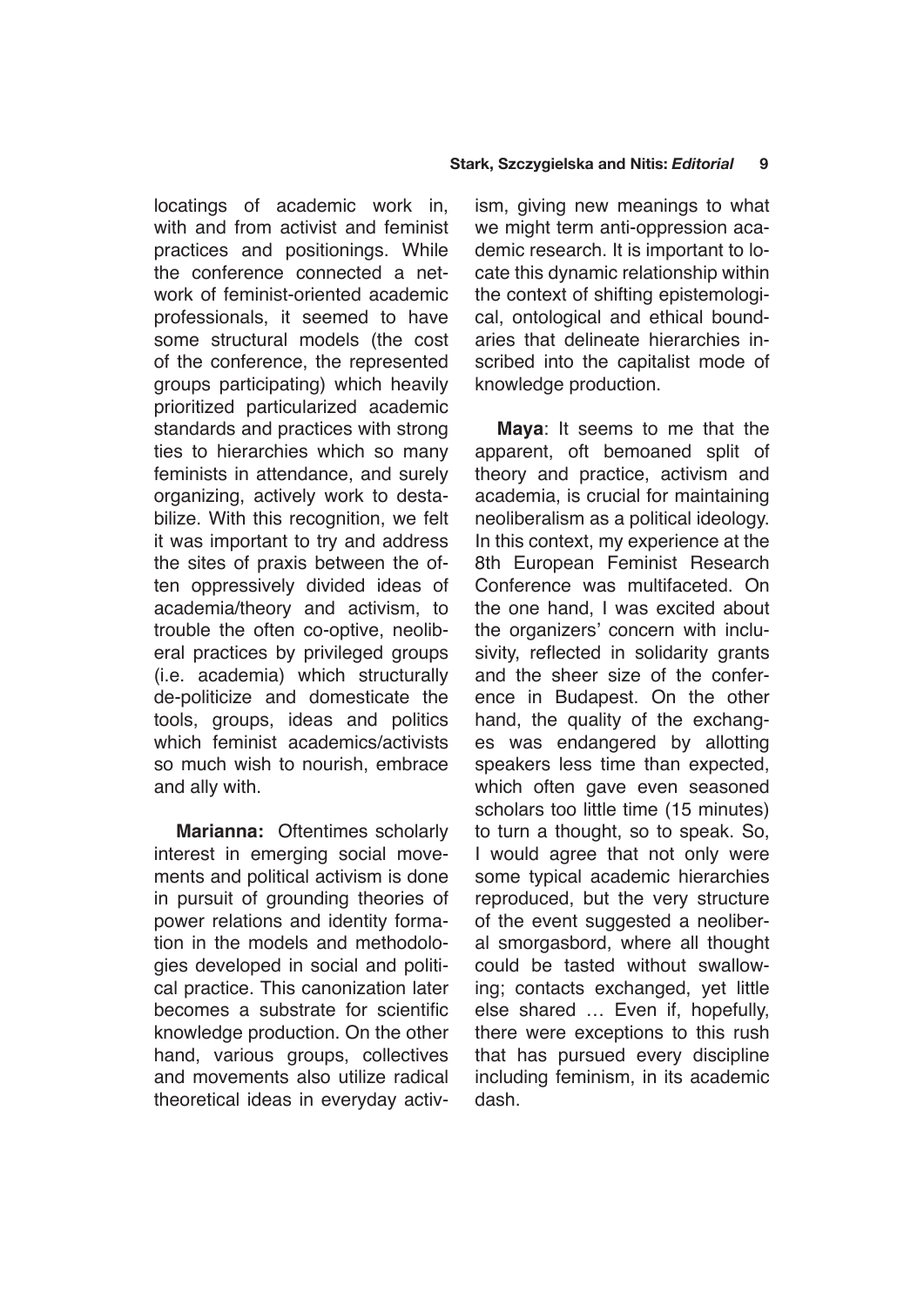#### **10 GJSS Vol 10, Issue 3**

**Marianna:** One of the structural models perpetuated in the institutionalized academic setting of a research conference was the lack of transparency of the location of the meeting itself, where the socio-economic and political context in which it was held was rendered almost invisible. Paraphrasing Adrienne Rich, maybe what is needed is a closer understanding of the embodied *politics of location* applied also to the feminist academic setting, so that any attempt to destabilize the centre does not automatically reproduce another periphery:

My body Nador Street 9, a lecture hall of the Central European University Budapest **Hungary** The continent of Europe The Western Hemisphere The Earth The Solar System The Universe<sup>1</sup>

**Whitney**: The insidiousness of so many of these assumed ways of operating, naturalizations, the things overlooked (too often structural violences and oppressive hierarchies) even in movements with feminist and anti-oppression goals, is often disheartening, to say the least. Checking these assumed systems of values and offering and taking critique is a dear part of the critical reflexivity needed for any collective, accountable coalition based on building solidarity and alliance, rather than co-option and consumption. In this kind of discussion, we hope to open up differing understandings of connection (praxis), disrupting the binary divides that keep groups, strategies, tools and structures as if separate, thus disallowing them from understanding and working together.

**Marianna:** We have invited scholars and activists to create this special issue as a platform for exchanging experiences and sharing knowledges on the tensions and potentialities of border-crossing political engagement. It might seem contradictory that this space is envisioned and realized in what is ultimately an academic journal, but we believe that with the variety of topics covered in this issue we managed to open up critical debates that are needed in scholarly endeavors. From queer-feminist punk countercultures, Occupy politics, student rallies and genderless utopias to DIY cultures, the topics of the essays in this special edition reflexively bridge the junctures emerging along the lines of activist practices.

**Maya**: I wonder if exploring the interconnections of theory and practice in activism and academia would only pose a contradiction through its apparent location in an 'academic journal' to the extent that the journal remains academic. Whereas, the way I understand our work here, is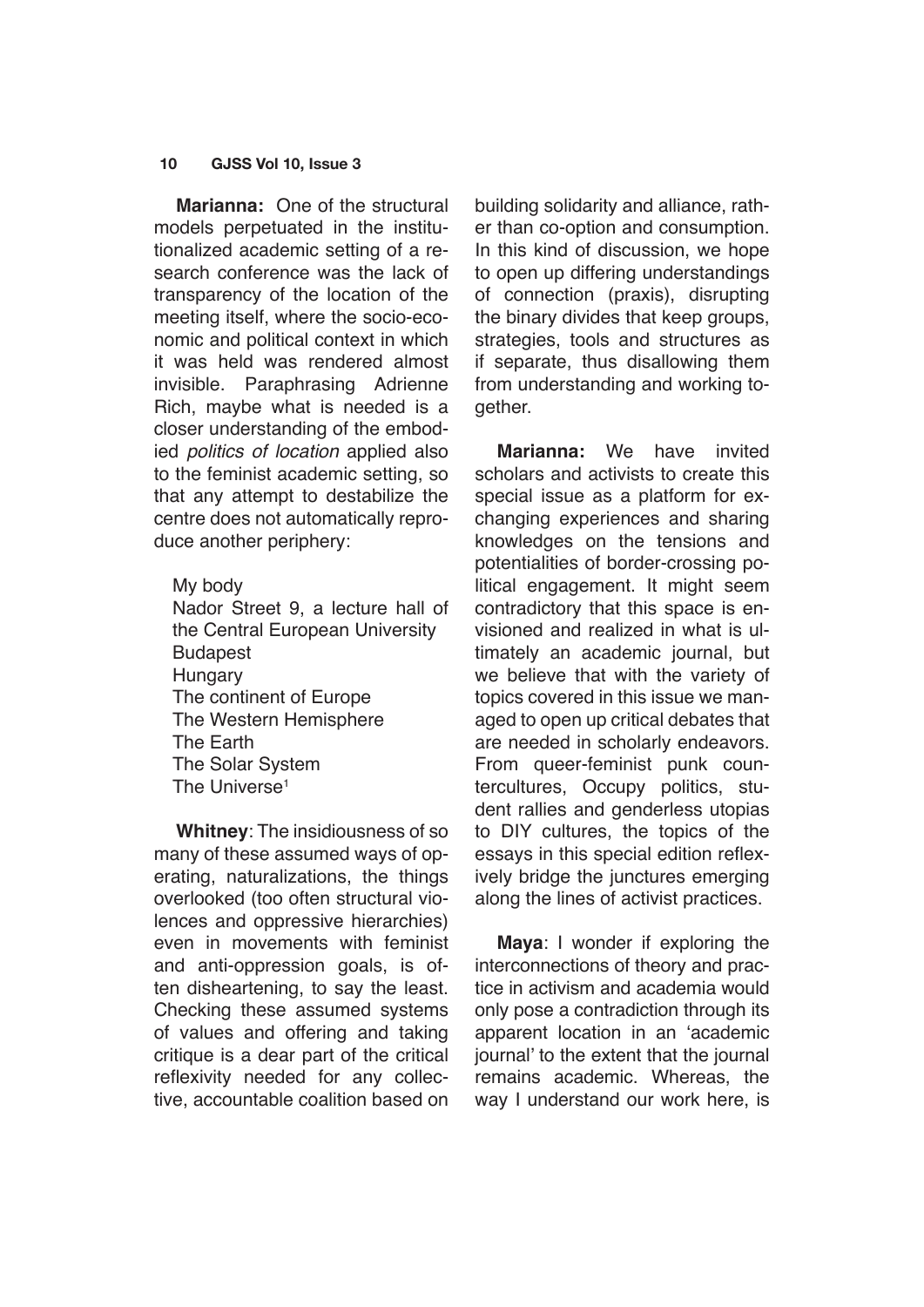precisely as an attempt to open up this 'academic' textual space for encounters that question the erection of academic towers by working on the borders that are supposed to keep activists and academics divided.

# **Contents**

The article opening this edition shakes up a hierarchical division often made between academia, art, and activism. In **'Do We Scare Ya' Cuz, We're Not Afraid To Fuck?': Queer-feminist Punk Countercultures, Theory, Art and Action**, Katharina Wiedlack explores the important role contemporary punk countercultures play in feminist critique and queer theory by resisting the appropriation of queerness into the neoliberal capitalist model of knowledge production. By analyzing lyrics, music, zine-writing, performances, cultural settings, d.i.y. aesthetics, and the engagement of queer-feminist punks in various projects that practically apply queer politics, Wiedlack argues that countercultural actors not only form a political movement, but also actively produce queer-feminist theory. She coins a term *artivism* to highlight the artistic aspects of queer-feminist punk rock, as well as the revolutionary method lying behind these creative, playful and daring forms of anti-oppression action and meaning-making. In her article Wiedlack offers an in-depth analysis of the complicated entanglements between academic accounts of antisocial queer politics and the radically political models of liveable and lived queer activism.

In **Gender as a Category of Analysis: Reconciling Feminist Theory with Feminist Methodology, Charlotte** Wu discusses gender theory-based analysis. She posits this analysis as consistently politically rooting, and, through a discussion of the 'non-human person', as enabling openings to question the more latent assumptions of 'human subjectivity'.

The holistic view reconciling the division between theory and praxis is presented by Marco Briziarelli in his **(Re-)Occupy Critique! The Condition of Theory and Praxis in Contemporary American Academia.** Coming from the perspective of communication studies, the author offers an analysis of the narratives on the Occupy Wall Street movement and argues that the prevalent focus on the discursive performativity of this social phenomenon in theoretical commentaries reduces its agency and fails to account for the material aspects of this political action. According to Briziarelli, the New Social Movement's take on the OWS, heavily informed by the poststructuralist insistence on the discursive determination of social change, does not engage in the class politics and the material conditions of the critique itself. The article is guided by an analysis of the figure of the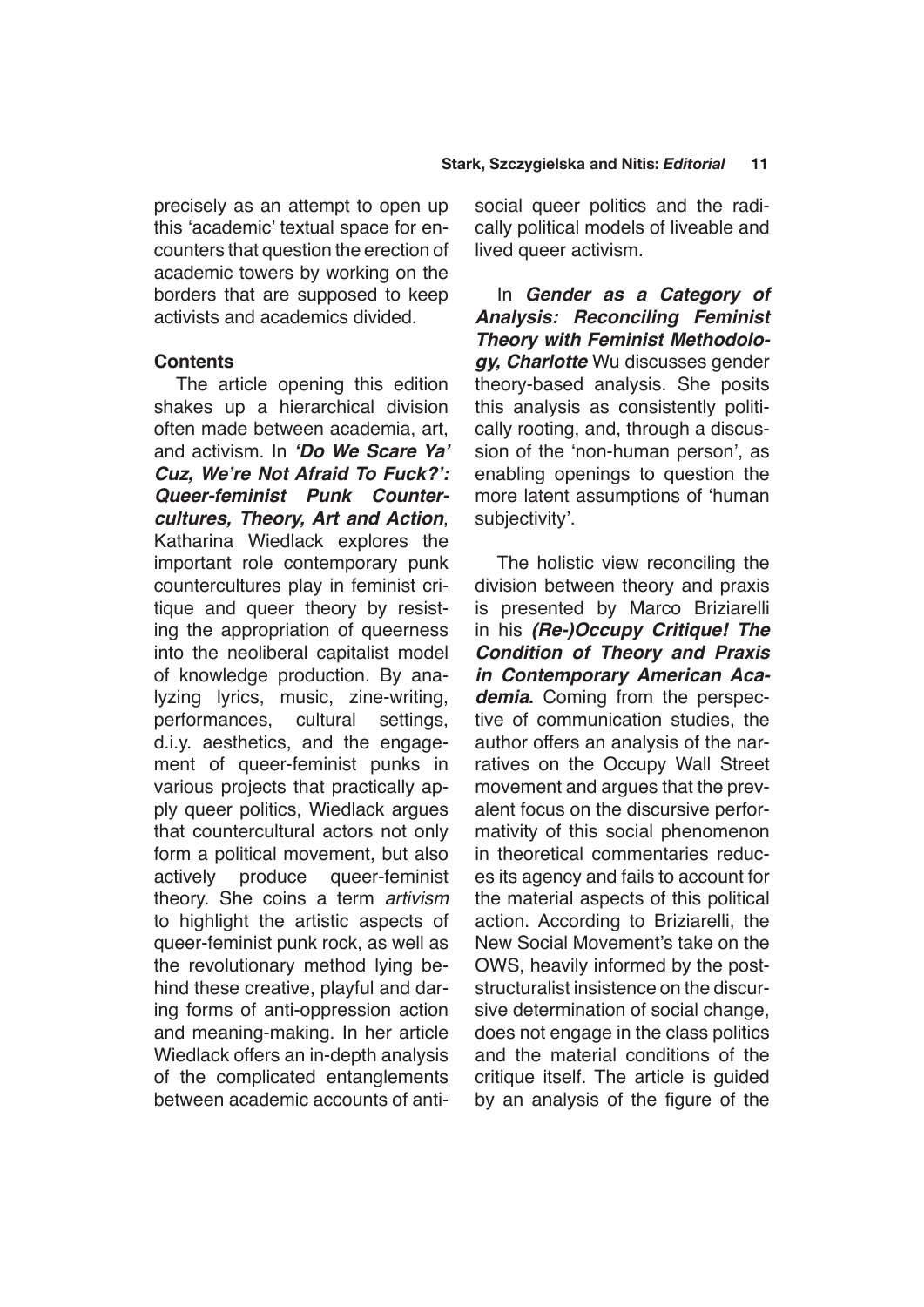#### **12 GJSS Vol 10, Issue 3**

intellectual and her/his positioning in the process of political change. Following Gramscian theorization of hegemony and his organic intellectual figure, Briziarelli proposes a materialist intervention into the field of social critique and academic theorization of social movements that, similarly to activism, needs to take into account the economic, political and ideological conditions of theoretical knowledge production.

Leon Sealey-Huggins and André Pusey analyze the ongoing changes in student organizing against the co-optation of education in **Neoliberalism and Depoliticisation in the Academy: Understanding the 'New Student Rebellions'.** Reflecting on participatory-research methodology affecting many activist-academics in this edition and beyond, in **Researching DIY Cultures: Towards a Situated Ethical Practice for Activist-Academia** Julia Downes, Maddie Breeze and Naomi Griffin probe the risks and advances of engaged activist-academics who do not perch above their so-called subject matter. Harriet Cooper, in **Defamiliarising Passivity with the Disabled Subject: Activism, Academia and the Lived Experience of Impairment**, proposes to reevaluate passivity as a potential model for academia.

We close this edition with **Investigating Genderless Utopias: Ex-**

**posing the Sexual Harassment of Female Protestors in the Egyptian Uprisings of 2011,** in which, by utilizing the writing piece as example, Emily Miles shows how (often academic) feminist analysis can participate with and in political uprisings in ways that help challenge the limits of both, and enact better methods toward social transformation. Miles specifically discusses sexual violence against women in the actions at Tahrir Square and the lack of a gendered politic in 'democratic mobilizations' in order to place activism and feminism as politically accountable to each other and with potential for transformative alliance.

The book review section of this special issue presents three publications that cover a wide range of topics connected to activism and theoretical accounts of issues such as queerness, conflict studies, racial discrimination and equality policies from differently situated views of Central-Eastern Europe, the Middle East and the United Kingdom.

The post-conference anthology **IMPORT – EXPORT – TRANS-PORT. Queer Theory, Queer Critique and Activism in Motion** (Mesquita, Wiedlack and Lasthofer eds. 2012), reviewed by Evelien Geerts, offers a polyvocal, de-centralizing perspective on queer theory and praxis outside of the Anglo-American context.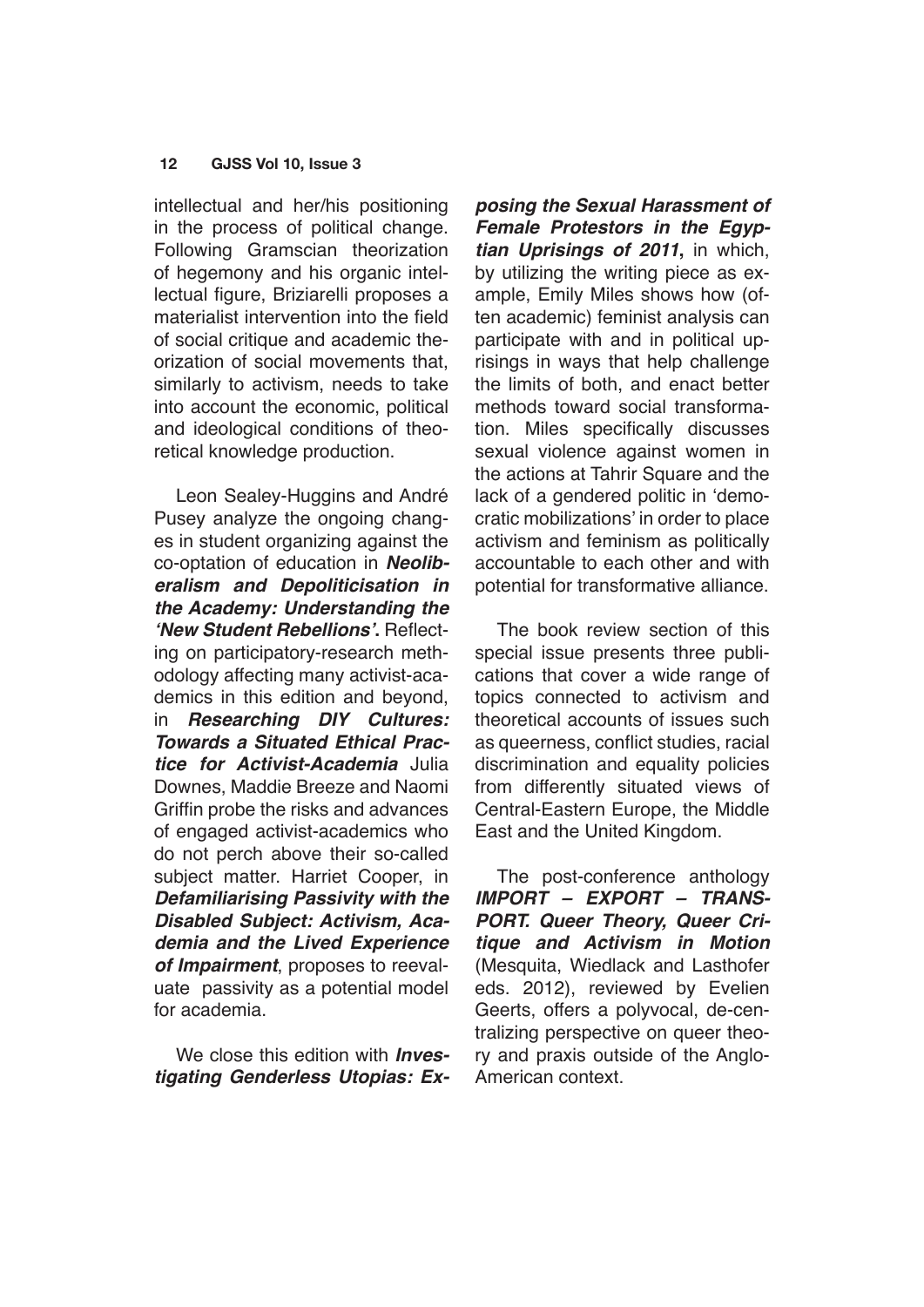Judith Butler's new book **Parting Ways: Jewishness and the Critique of Zionism** (2012) is reviewed by Maya Nitis. Butler discusses the living trauma of the Shoah and historical tragedy, asking difficult questions regarding collective memory.

In her latest book **On Being Included: Racism and Diversity in Institutional Life** (2012), Sara Ahmed applies phenomenological method to an analysis of the effects of institutional procedures and policies on the materiality of its subjects. In Anna Kuslits' review, the interrelations between the bodies, spaces, documents and institutions, brought forward in the book in connection to anti-discrimination/diversity/equality policies in the UK, are presented in a critical way that bridges the tensions between theory and practice.

**Whitney:** We understand the complicated practice of utilizing an academic journal-setting to discuss these needs for accountability, shared methodology and the destabilization of hierarchies of legitimacy, and it is important to note that no matter our intention as editors to destabilize traditional presentation and division and to welcome differing practices, there are areas where this is successful, and areas where this is not.

**Maya:** Yet if the exploration of these interconnections was closed with academic articles, then we will indeed have failed in challenging the continually reinstituted borders in thinking, as much as the apparent division of language and practice which enables the co-optation of academic work for the perpetuation of structural injustice. We are thus forced to hope that the words do not remain on the pages assigned to them but spring from their academic and textual limits and spill into our lives where they might strengthen modes of resistance required to challenge the neoliberal global order.

**Marianna:** To conclude, we hope that this edition will offer not only an insightful and thought-provoking collection of essays that will inspire our readers to explore further tension between academia and activism, but will also result in a practical engagement in the topics brought here by our authors. We warmly welcome comments and reflections on these issues from our readers in any form (written, visual, sound, etc.). Please contact us through the general editor's email address: [edi](mailto:editors%40gjss.org?subject=)[tors@gjss.org](mailto:editors%40gjss.org?subject=).

We would like to sincerely thank the editors of GJSS, Alexa Athelstan and Rose Deller, for their guidance, help and for allowing us to collaborate on this special edition. We would also like to thank the rest of the GJSS staff and all of our peer reviewers who have helped to put this edition together.